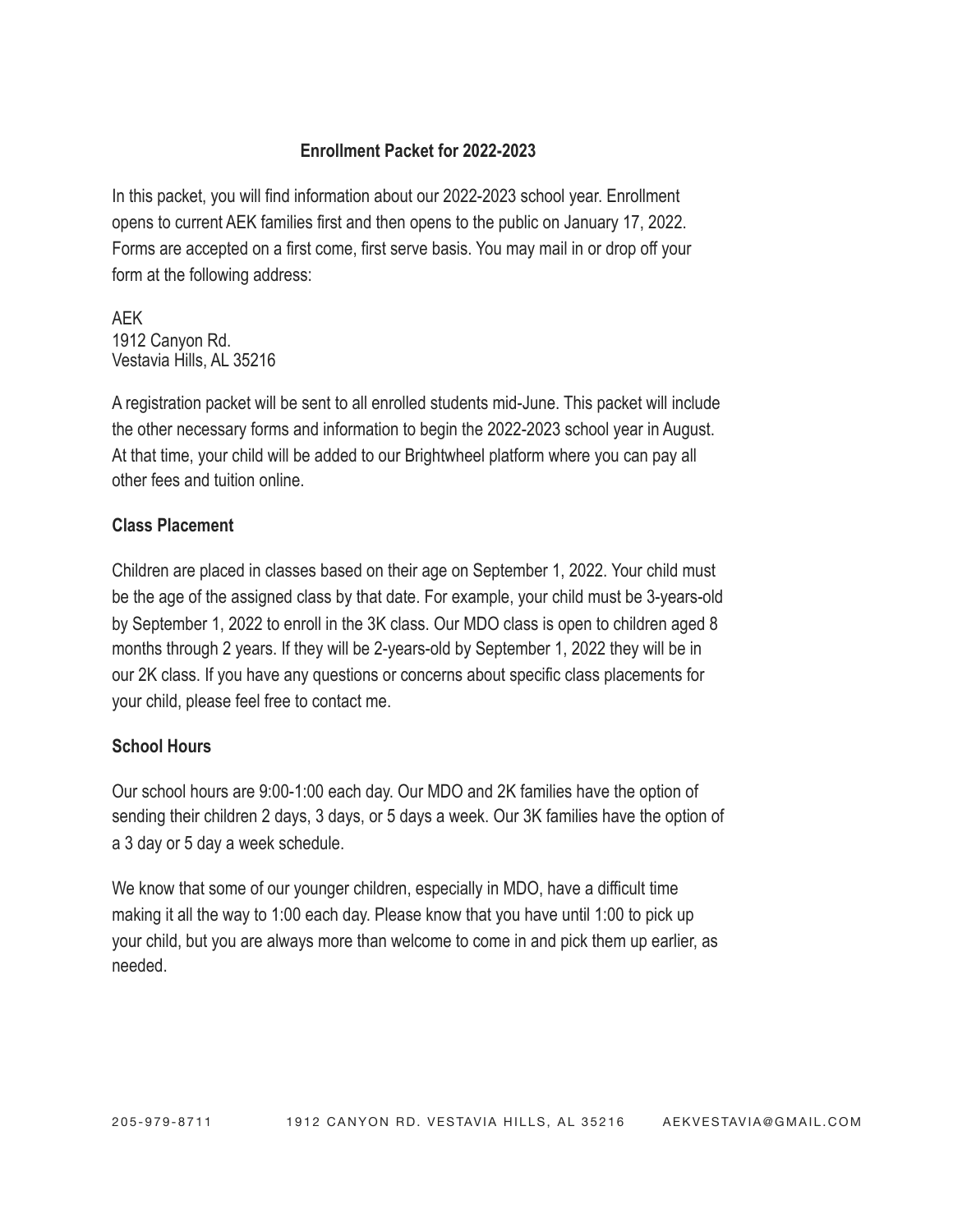## **Aftercare Options**

When you receive your registration packet in June, you will also have the opportunity at that time to sign up for aftercare. Aftercare is offered for students in our 2K through 5K five days a week from 1:00-2:00. Your child can attend aftercare as many days as you'd like. We also have drop-in days available.

## **Teacher:Student Ratios**

It is our main priority to maintain a small teacher to student ratio in our classroom. We believe that is what makes AEK an exceptional program. A small teacher to student ratio awards children with one-on-one interactions with their teachers, helping them feel nurtured as they navigate school for the first time.

Teacher:Student ratios are as follows: MDO - 1:3, 2K - 1:8, 3K - 1:10, 4K - 1:11 , 5K - 1:12

## **Tuition and Fees**

All fees and tuition can be paid through our Brightwheel app or via check made out to "AEK." I will enter all payments through the Brightwheel app so that you automatically receive a payment receipt and you have access to a record of your payments. New students will be added to Brightwheel in June.

Registration Fee: A \$150 registration fee is due with the submission of your enrollment form. Once you have submitted your enrollment form, you will have up to one week to pay the enrollment fee. If your enrollment fee is not paid within that one week grace period, we cannot hold your class placement.

The materials fee listed for your chosen class will be due July 1, 2022. The materials fee covers basic classroom supplies, curriculum supplies, and cleaning supplies for the school.

The first month's tuition will be due August 2, 2022. Monthly tuition will be due on the 2nd of each month, August through May. A 10% family discount will be applied to the youngest child's monthly tuition charge.